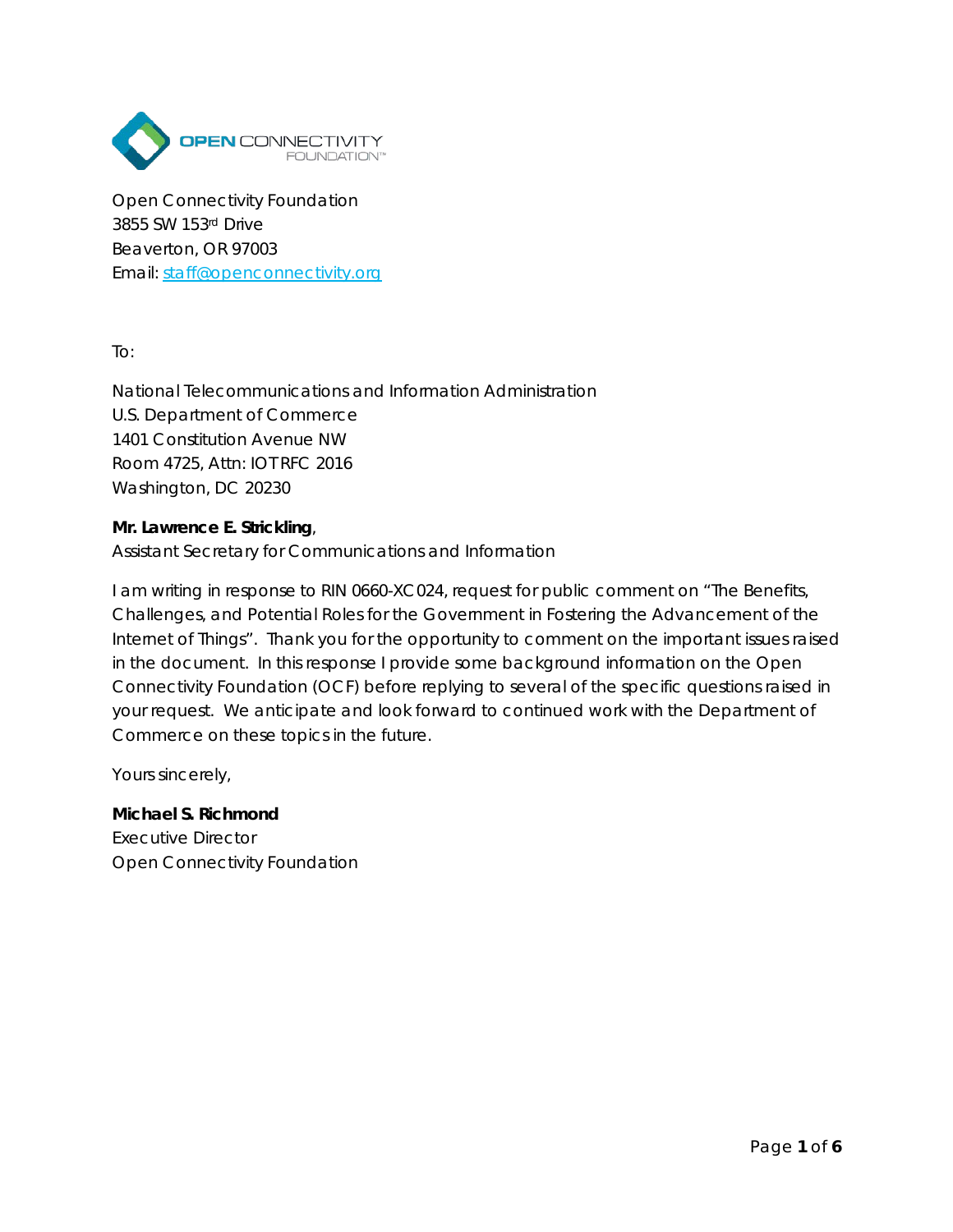# Open Connectivity Foundation

The Open Connectivity Foundation (OCF – [http://www.openconnectivity.org\)](http://www.openconnectivity.org/) is a non-profit alliance of companies – currently over 180 and growing rapidly – including industry leaders such as Arris, Cablelabs, Cisco, Electrolux, GE Digital, Intel, Qualcomm, Microsoft and Samsung. The current member list can be found at [http://openconnectivity.org/about/membership-list.](http://openconnectivity.org/about/membership-list)

The organization's goal is to enable a vibrant IoT ecosystem by delivering a standardized communications framework for the Internet of Things and a standardized data model via which applications and services may interact with it. OCF develops an open specification and related certification program, plus predictable IP protection & branding for certified devices (via compliance testing). OCF also sponsors the open source IoTivity [\(https://www.iotivity.org\)](https://www.iotivity.org/) project, which is run by the Linux Foundation and develops a reference implementation of the OCF specification.

OCF technology is designed to service multiple vertical markets, in part because there are many common problems across the markets, but also because important use cases require interoperability across vertical markets.

## Responses to Specific Questions

OCF does not have a view on all the questions raised in RIN 0660-XC024, but wishes to answer the following:

#### *1. Are the challenges and opportunities arising from IoT similar to those that governments and societies have previously addressed with existing technologies, or are they different, and if so, how?*

The challenges are similar to the development of the Internet and the standardized applications (e.g. the World Wide Web, e-mail, and many more) that utilize it. There are, however, three important differences:

- 1. IoT will involve orders of magnitude more devices providing vast quantities of data and control points.
- 2. Client-server (device-to-Cloud) and server-server (Cloud-to-Cloud) communications models that are familiar from the Internet will continue to be important. However, a much higher percentage of communications will be between devices that are currently regarded as clients: device-to-device, device-to-gateway, and gatewayto-gateway.
- 3. A much higher percentage of interactions between devices will be autonomous.

#### *1.a. What are the novel technological challenges presented by IoT relative to existing technological infrastructure and devices, if any? What makes them novel?*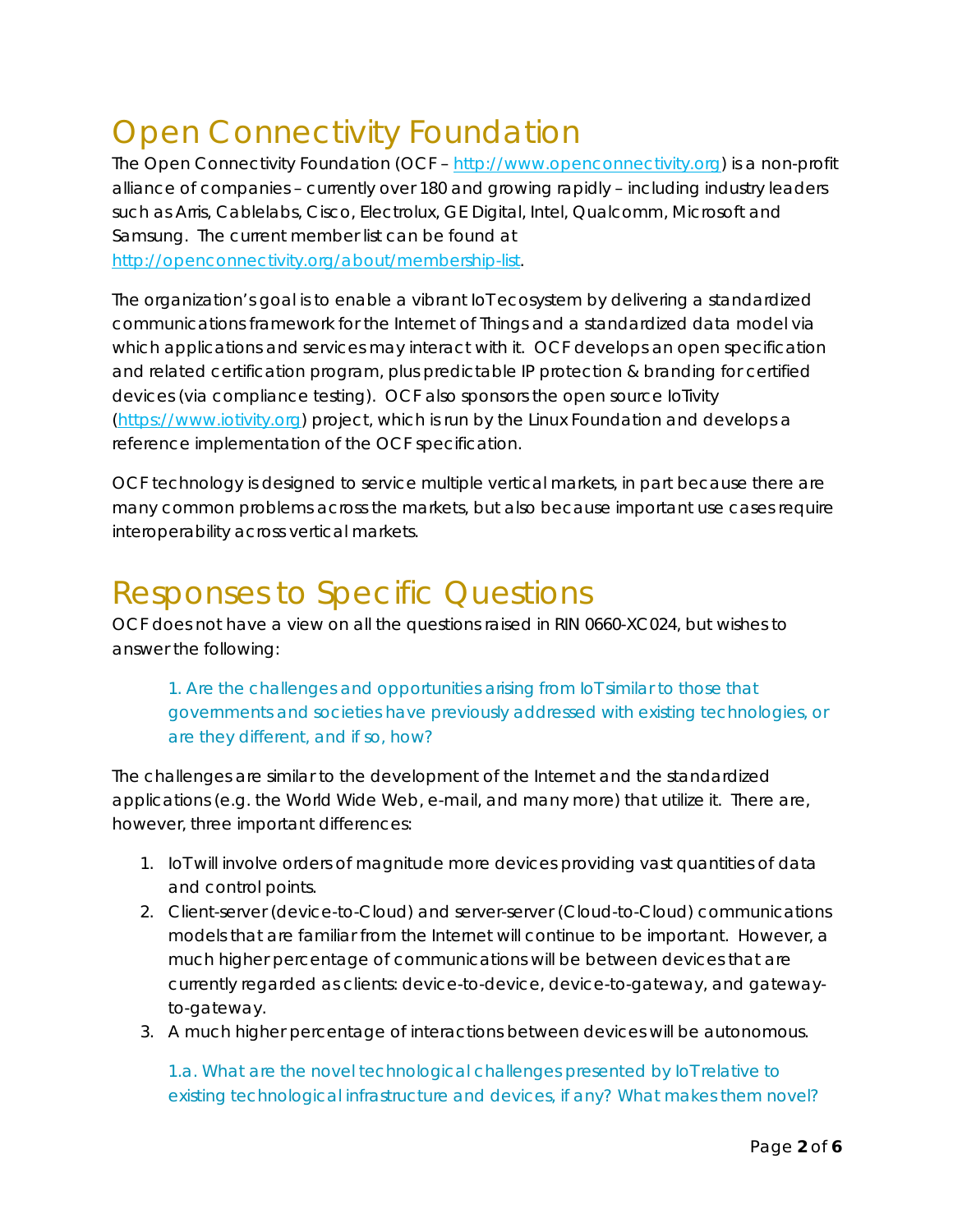OCF is mainly concerned with a specific but far reaching IoT challenge. The value of IoT will be delivered by applications and services that access the new data and control points, but reaching the necessary scale requires three things:

- 1. Easy data interoperability, across devices, platforms, operating systems, manufacturers and vertical markets.
- 2. Enabling a majority of software developers to build IoT applications and services, most of who come from a background of web-service, or app development and have limited familiarity with embedded programming and lower-layer communications protocols.
- 3. Security of data and control points so that only authorized applications and services have access.

These requirements drive the need for the standardized data models and communications framework that OCF is designed to deliver.

### 1.c. What are the most significant new opportunities and/or benefits created by IoT, be they technological, policy, or economic?

We believe there will be significant new benefits and or opportunities in all three areas: technology, policy and economic. IoT will connect things to things and things to people in a way that has never happened previously. This level of interconnectedness will drive a wave of new business ideas and economic growth greater than the growth resulting from the creation of the internet. This will require innovation in technology to meet the demands of interconnectedness and new ways to approach policy definition as IOT will move very quickly and work horizontally across vertical market segments previously unrelated.

2. The term ''Internet of Things'' and related concepts have been defined by multiple organizations, including parts of the U.S. Government such as NIST and the FTC, through policy briefs and reference architectures. What definition(s) should we use in examining the IoT landscape and why? What is at stake in the differences between definitions of IoT? What are the strengths and limitations, if any, associated with these definitions?

The Internet of Things can be broadly understood as the result of compute and communications capabilities lowering in cost (and size, and power) to the point where they can enable devices that would otherwise be "dumb and isolated" to be "smart and connected". The implications of this extends far beyond the devices themselves into the entire data and communications ecosystem. It is – in a term popularized by Cisco – the Internet of Everything. It is therefore impossible to use just one set of definitions or a single architecture to understand all of IoT.

OCF recommends that one of several approaches used when conceptualizing IoT is the need for end-to-end interoperability between services, applications and devices. The OSI 7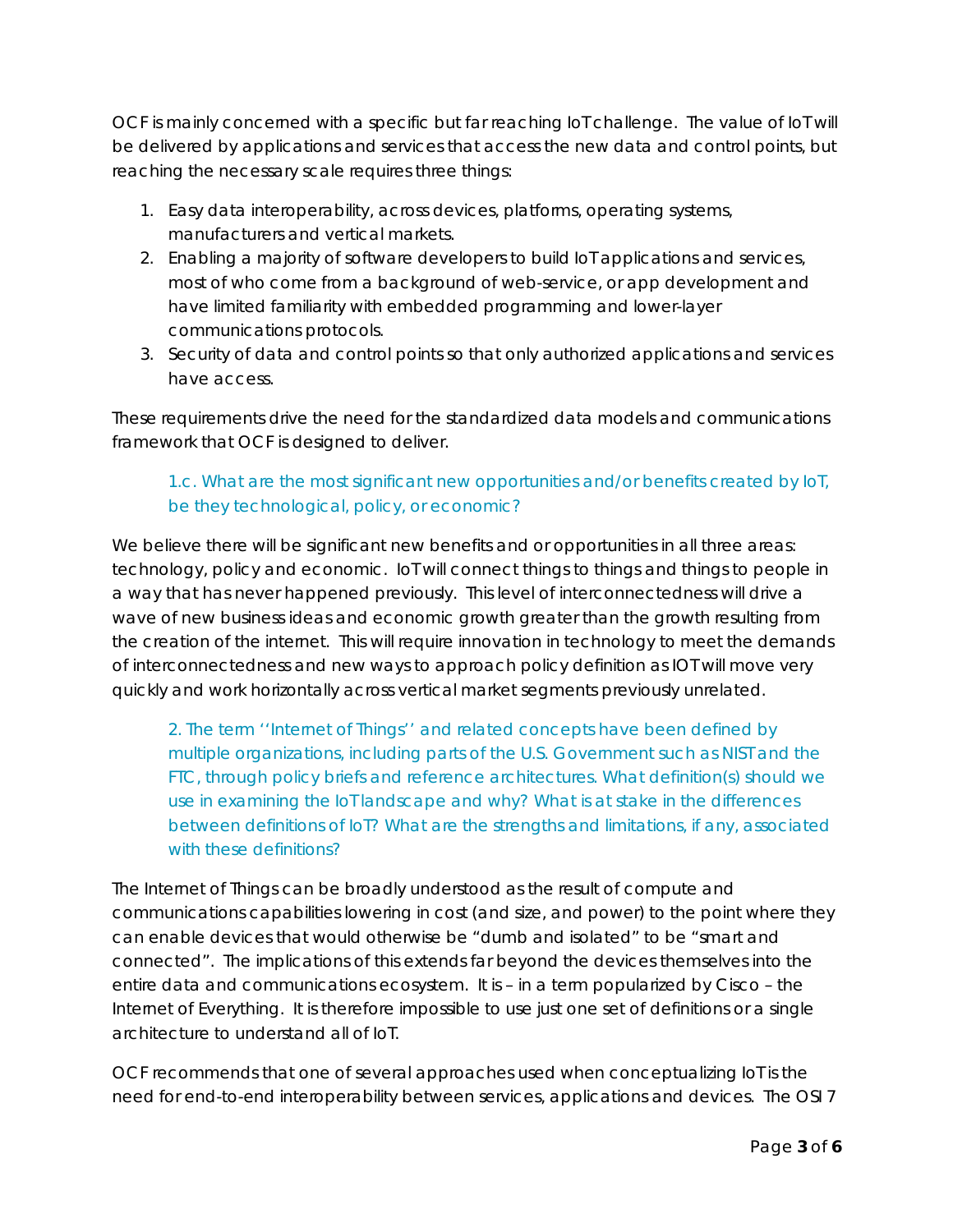Layers model of communications is useful in the context. OCF's approach is to standardize at a high "data model" layer and provide translations from this standard down onto a variety of lower layers – including different MAC/PHYs – and across to other data models used by non-OCF devices. In this way it provides a high level of interoperability across currently fragmented ecosystems as well as a path towards eventual consolidation.

The U.S. Government should consider all layers of the IoT communications model when making any decisions to ensure that recommendations or legislation affection one layer don't have unintended consequences on other layers.

4. Are there ways to divide or classify the IoT landscape to improve the precision with which public policy issues are discussed? If so, what are they, and what are the benefits or limitations of using such classifications? Examples of possible classifications of IoT could include: Consumer vs. industrial; public vs. private; device-to-device vs. human interfacing.

While different vertical segments of IoT may have differing needs, and considering them separately may be useful in some respects, it is important to also consider what requirements and technologies are and should be common across multiple segments. A combination of the two approaches is necessary.

If commonalities are not considered the result will be inefficiencies – different segments duplicating effort – and eventual barriers to implementing more complex usages that require interoperability across segments.

OCF believes that interoperability at the data model level is a feature that should be common across segments.

- 6. What technological issues may hinder the development of IoT, if any?
- a. Examples of possible technical issues could include:
	- ii. Insufficient/contradictory/proprietary standards/platforms

Given the scope of IoT it is inevitable that there will be different standards and platforms, particularly during the early stages of IoT development. The ability to provide interoperability via translation between standards will therefore be key. Ultimately the entire IoT ecosystem will benefit if there is eventual consolidation around open standards.

OCF provides one such open standard, which is also designed to act as a common translation layer between non-OCF devices and protocols.

6.b. What can the government do, if anything, to help mitigate these technical issues? Where may government/private sector partnership be beneficial?

OCF believes the best way to promote consolidation around open standards is via voluntary, industry-led, open participation in OCF and similar organizations. The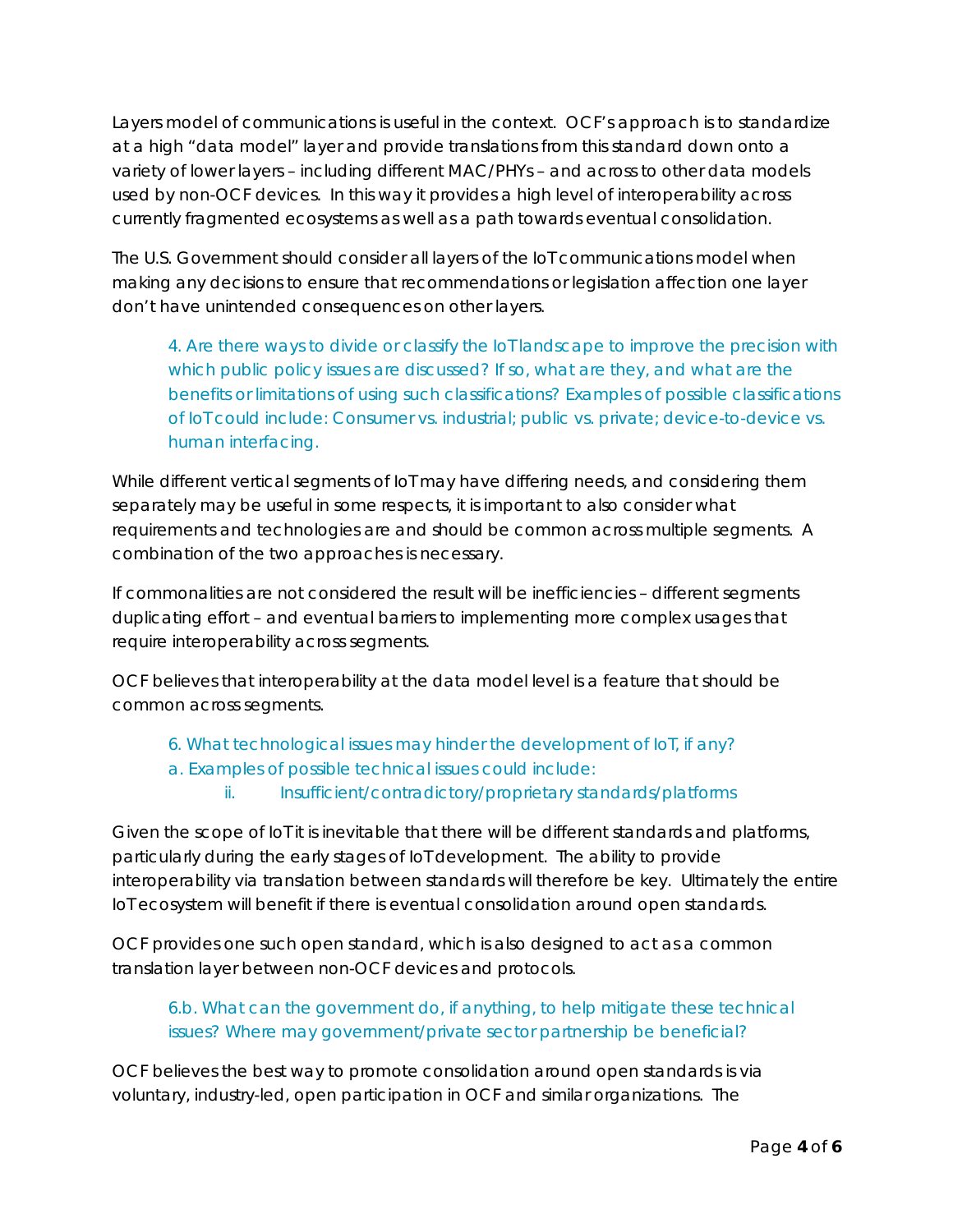government can help mitigate technical issues by funding research that supports and employs open standards, and choosing products and services that are based on them.

7. NIST and NTIA are actively working to develop and understand many of the technical underpinnings for IoT technologies and their applications. What factors should the Department of Commerce and, more generally, the federal government consider when prioritizing their technical activities with regard to IoT and its applications, and why?

The Department of Commerce should prioritize its efforts on the issues that most concern consumers – security and privacy, and the issues that most concern industry – openness and the encouragement of innovation.

8. How will IoT place demands on existing infrastructure architectures, business models, or stability?

Poorly thought-through architectures will needlessly increase the load on backbone architectures of the internet.

9. Are there ways to prepare for or minimize IoT disruptions in these infrastructures? How are these infrastructures planning and evolving to meet the demands of IoT?

As much as possible, the stewards of the internet and the web are trying to guide IoT standardization toward adaptation of existing protocols vs, completely new protocols.

#### 15. What are the main policy issues that affect or are affected by IoT? How should the government address or respond to these issues?

In traditional computing, the end user initiates and interaction. Automatic initiation is not unknown in today's environment, but it will predominate in the era of IoT. Consumer awareness and notification should be a key government concern.

Given the complexity, size and speed at which we anticipate IoT to evolve, it is not yet possible to predict all areas where policy issues may arise. One potential issue will be reacting quickly enough with policy changes. Government support of open, voluntary, industry-led collaborative initiatives like OCF and their ability to address issues quickly is one approach to help minimize this issue.

16. How should the government address or respond to cybersecurity concerns about IoT?

a. What are the cybersecurity concerns raised specifically by IoT? How are they different from other cybersecurity concerns?

IoT has the potential to unlock tremendous socio-economic value by connecting devices and sharing data. This level of interconnectedness will generate data on an entirely new